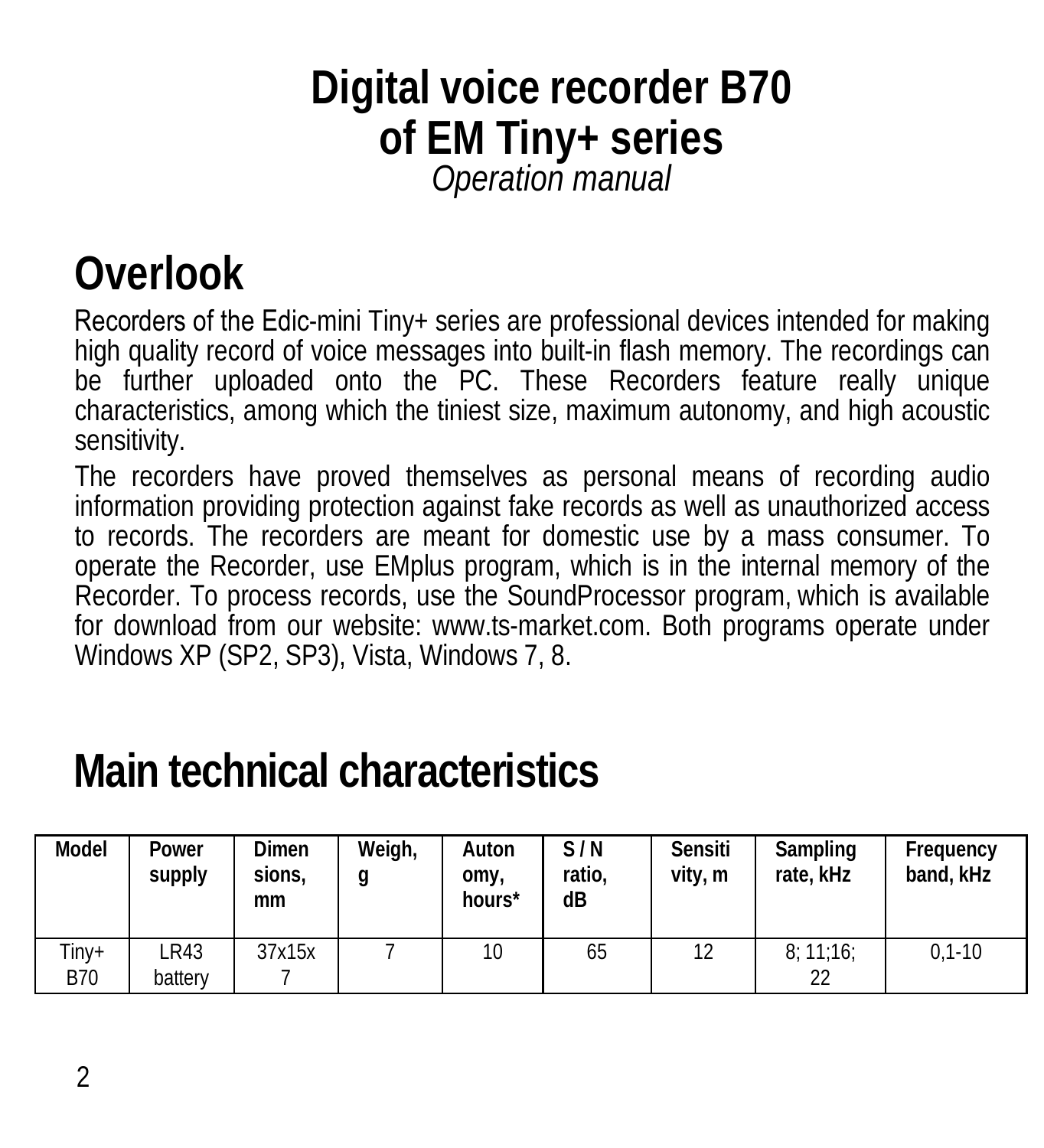\* - it should be noted that the parameter of autonomy is specified for Record Mode 8KHz/8 bit; in case of higher sampling rate or bitrate, the autonomy value is lower (for 16 KHz/16 bit approximately by two times for the recorders with rechargeable batteries and by four times for the recorders with batteries). It is recommended not to use record mode 22 kHz/16 bit for the recorders with batteries. Autonomy value also considerably depends on the battery's manufacturer as well as its recency.

- Battery life in the mode 8 kHz/uLaw - 300 hours, 600 hours, 1200 hours or 2400 hours depends on model modification: 300HQ, 600HQ, 1200HQ, 2400HQ. Interface to connect to the PC: USB 2.0.

- Allowable operation-and-storage temperature ...........0+50°C.

- Operating lifetime....................................................3 years. (The manufacturer reserves the right to refuse in repair after the expiration of recorder operation life).

## **Main Specifications**

- 1. VAS (Voice Activation System),
- 2. Timers to enable recording at the preset time.
- 3. Linear and circular recording

4. Built-in clock, calendar, attachment of records to time and date, password protection of the records made.

5. Built-in markers to provide records' authenticity

6. Control and indication: Switch and LED.

# **Getting Started**

Install the battery into the corresponding compartment. Shift the Switch to ON position and after 2 seconds to the OFF position. The LED flashes three times, and will be on for 40 seconds. When the LED goes off, the Recorder is ready to start operating.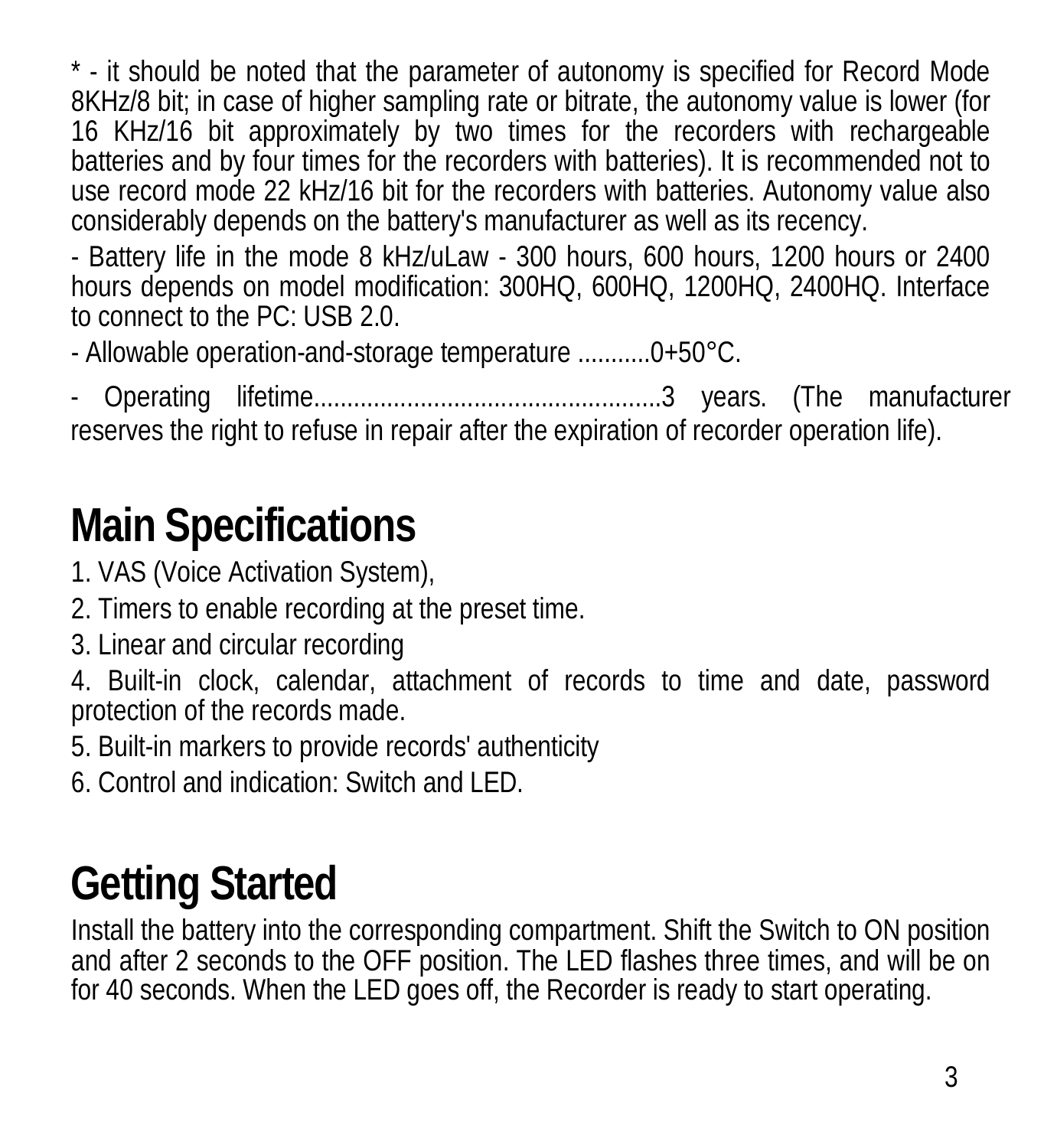**Attention!** When installing battery, always observe polarity (see marking on the Recorder's case). Inappropriate installing of battery may lead to failure of the Recorder system, which is not covered by the Warranty. Do not store the Recorder for a long time with a battery inserted, as the battery may leak and lead to Recorder failure, and that is not covered by the Warranty.

**Important!** Use only USB adapter from the delivery set. Using any adapters of other manufacturers may lead to the Recorder's failure.

### **Recording**

To start recording, shift the Switch to ON position. LED flashes five times, and the Recorder starts recording. During recording, the LED is flashing by two series of flashes, the number of flashes indicating:

| Number of flashes | Battery charge level<br>(1st series) | Free memory capacity<br>(2nd series) |
|-------------------|--------------------------------------|--------------------------------------|
|                   | $80 - 100\%$                         | 75 - 100%                            |
|                   | 20 - 80%                             | $50 - 75%$                           |
|                   | $2 - 20%$                            | 25 - 50%                             |
|                   |                                      | $1 - 25%$                            |

To stop recording, shift the Switch to OFF position. The LED flashes for 10-12 seconds and the Recorder stops recording.

# **Connecting the Recorder to the PC Record Playback**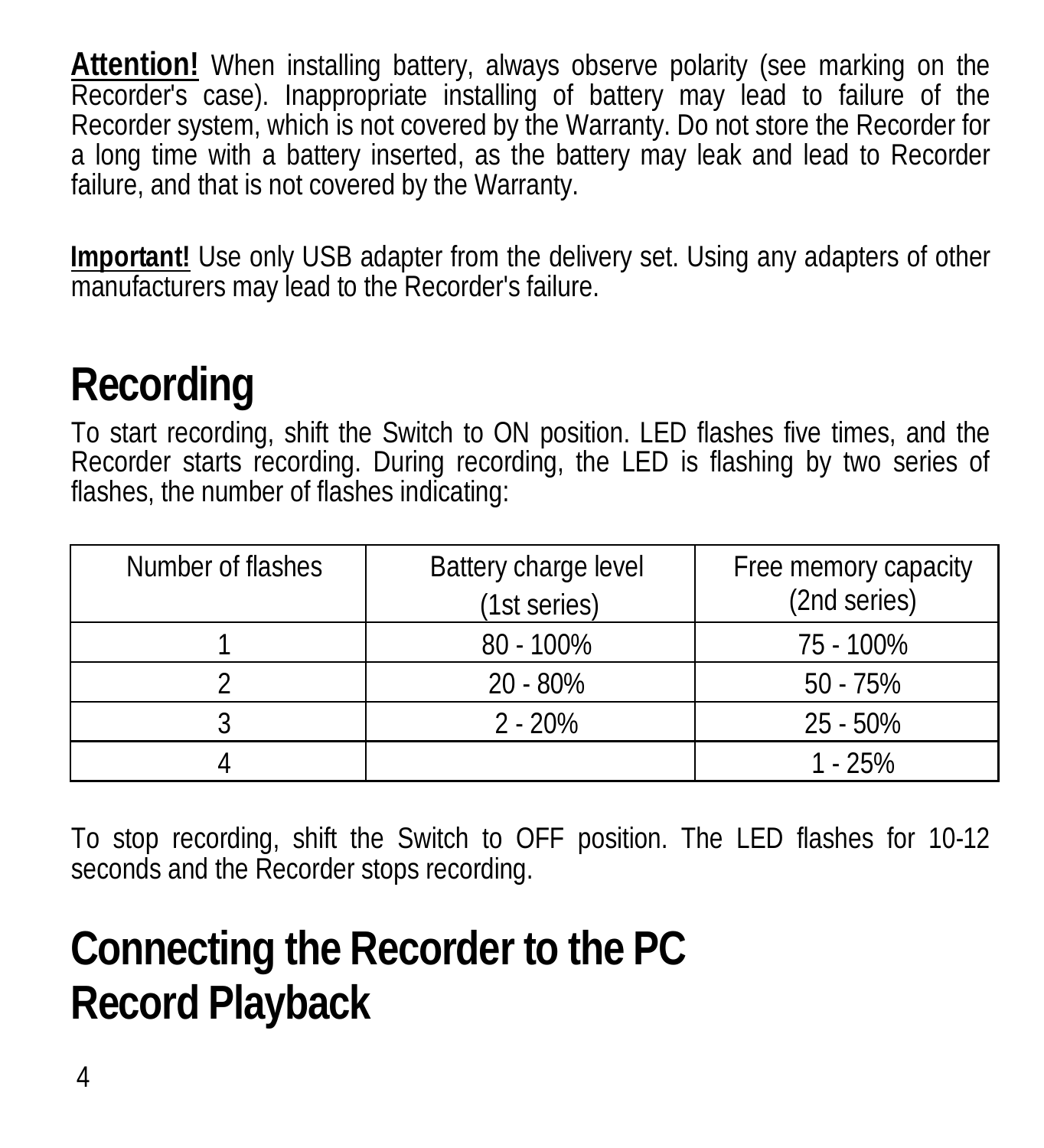1. From page of the B70 recorder on our web-site www.ts-market.com, from section Product files (Software) download folder «B70 soft» to the PC.

2. Unzip the folder and install (using PC administrator name) the Recorder's driver, file B70\_DrvSetup\_1\_0.exe.

3. Slide the Recorder's cover with flash memory in the direction indicated by the arrow and remove it off the Recorder.

4. Place the Recorder's lid onto the USB adapter of the B70 recorder

5. Connect USB adapter of the Recorder to the USB port of the PC. The adapter's LED flashes.

6. From the 'B70 soft' folder run the EMPlus.exe program. Select type of connection USB 2.0 Reader.

7. The Recorder's contents is on the left of the program's window. Select record and press Play in the bottom left panel.

8. To transfer to the PC, right click the selected record and select Copy to default folder. The record will be converted to WAV and will be in the right window of the program.

### **Reset**

In case of malfunction of the Recorder, disconnect and then connect power again.

### **Warranty**

The manufacturer undertakes warranty repair liabilities for 1 year from the date of purchase, but no longer than 2 years from the date of manufacture of the product (warranty does not cover batteries). Paid repair is provided within recorder's operation lifetime (3 years). Other rules are regulated by the Law "On Protection of Consumers' Rights".

We are always grateful for any comments and proposals regarding our products, as well as the detailed description of the conditions and causes that led to failure. We appreciate time and skills of our customers, and if the problem is not that complicated,